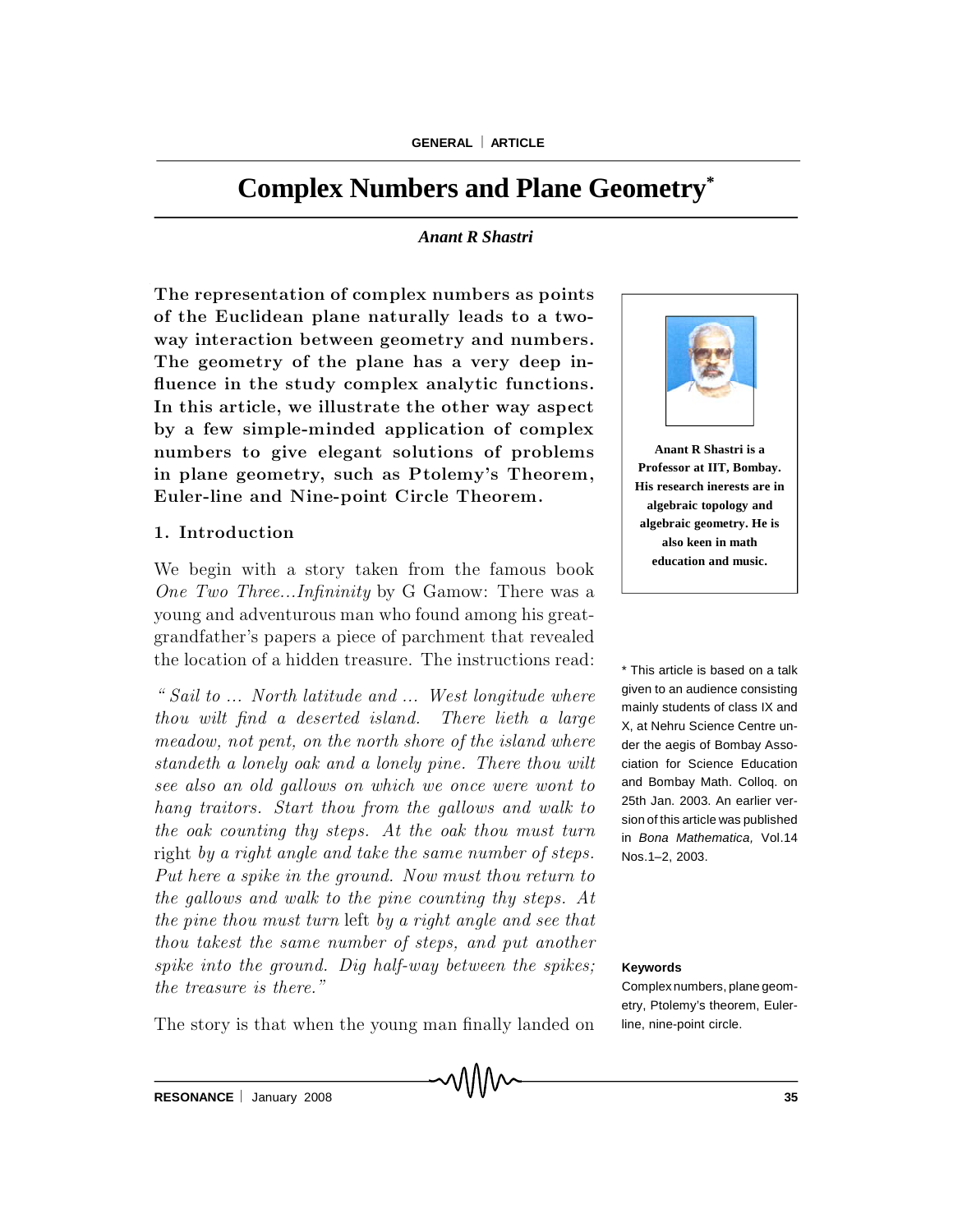the island, even though he could find the meadow and the two trees as described, the old gallows had totally disappeared! The story ends with the adventurous man returning empty-handed after some desperate digging at random.

Now, the point Gamow wants to make is that if the young man knew a bit of mathematics, particularly the use of complex numbers, he could have found the treasure. We only add that, even if the man had not despaired and just made a single attempt to guess the location of the gallows and from there onward, carried out the instructions given in the parchment, he would have got the treasure as well as the satisfaction (perhaps falsely) of guessing the position of the gallows correctly. Try to figure it out yourself before reading the solution so that you will have the satisfaction of finding the treasure.

I would like to emphasis the fact that, it is not very difficult to solve this problem through elementary school geometry, either. However, in this article, we shall see a very neat solution to this problem, using complex numbers. The idea behind this can also be used to solve many plane geometry problems as well. As an illustration, we shall prove Ptolemy's Theorem and Nine-Point Circle Theorem.

At this point, here is a question which does not need any knowledge of complex numbers nor any mathematics. Try to answer it to yourself:

Which side of the line from pine tree to oak tree lies the treasure?

We assume that the reader has some familiarity with basic operations of addition and multiplication of comp lex numbers. However we shall briefly recall them in Sections 2 and 3 and then present a solution of Gamow's problem in Section 4. In Section 5, we shall recall some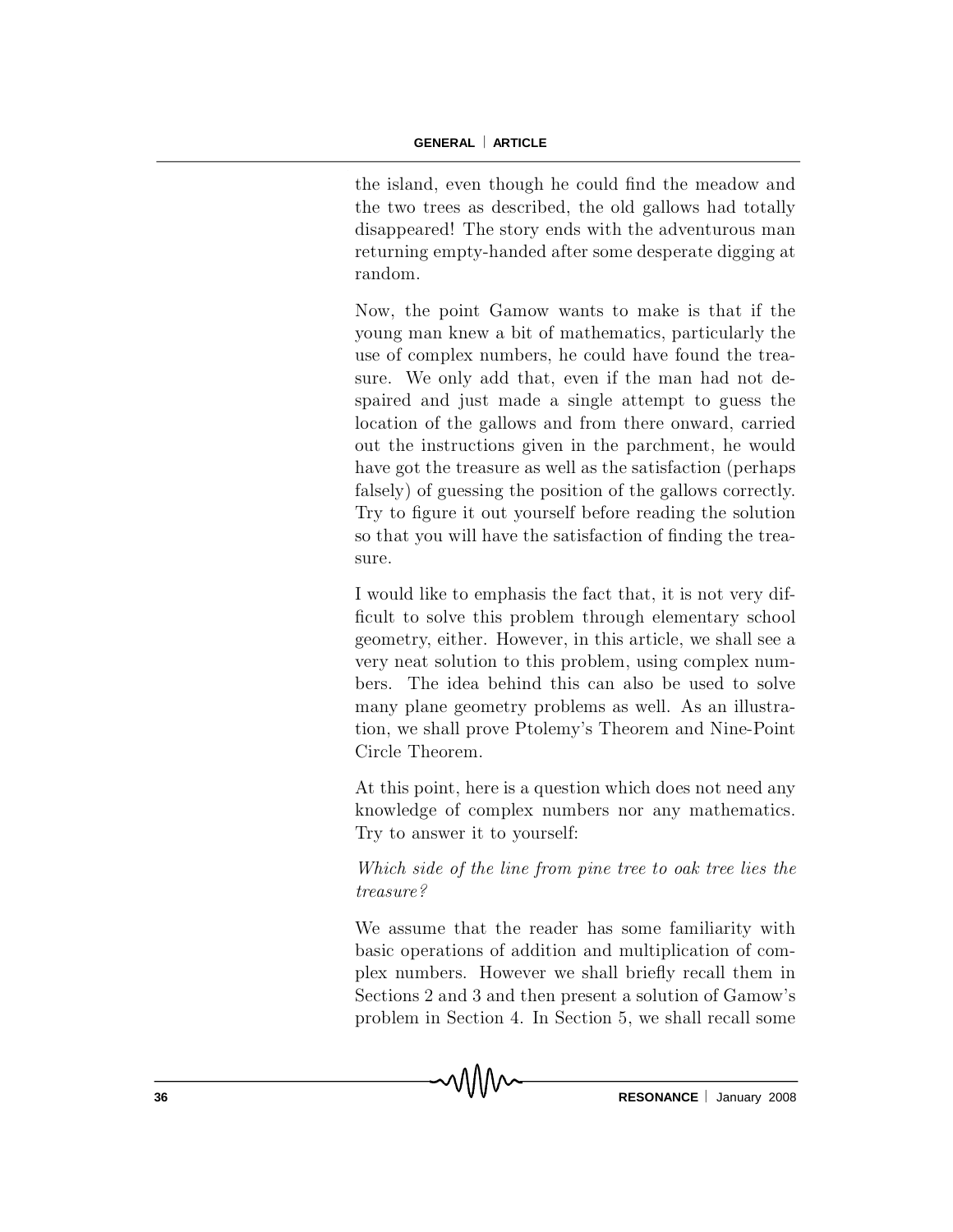more properties of complex numbers though not everything recalled is put to use immediately. The last three sections are devoted to discussion of plane geometry problems using complex numbers. The choice of these problems is purely a matter of taste.

## 2. Basics of Complex Numbers

A complex number is an expression of the form  $x + iy$ where x and y are real numbers. It is important to understand that two complex numbers

$$
z_1 = x_1 + iy_1; \quad z_2 = x_2 + iy_2
$$

are equal if and only if  $x_1 = x_2$  and  $y_1 = y_2$ . For a complex number  $z = x + iy$ , x is called the real part of z and y is called the *imaginary part* of z. A real number  $r$ is identified with a complex number whose real part is  $r$ and the imaginary part is 0. The addition and multiplication of any two complex numbers is defined by:

$$
z_1 + z_2 := (x_1 + x_2) + i(y_1 + y_2);
$$
  

$$
z_1 z_2 := (x_1 x_2 - y_1 y_2) + i(x_1 y_2 - y_1 x_2).
$$

All the standard laws of arithmetic which hold for real numbers hold for complex numbers as well. Note that there are two very special complex numbers viz.,  $\pm i$  such that

$$
(\pm i)^2 = -1.
$$

The symbol  $i$  is the Greek letter 'iota' and is pronounced  $'eve'.$ 

Since the real and imaginary parts of a complex number determine the complex number uniquely, it follows that the set of all complex numbers  $z = x + iy$  is in a one-toone correspondence with the ordered pairs  $(x, y)$  of real numbers x, y. To each complex number,  $z = x + iy$ , we can assign a point viz.,  $(x, y)$  in the 2-dimensional coordinate plane. Of course, we should choose the origin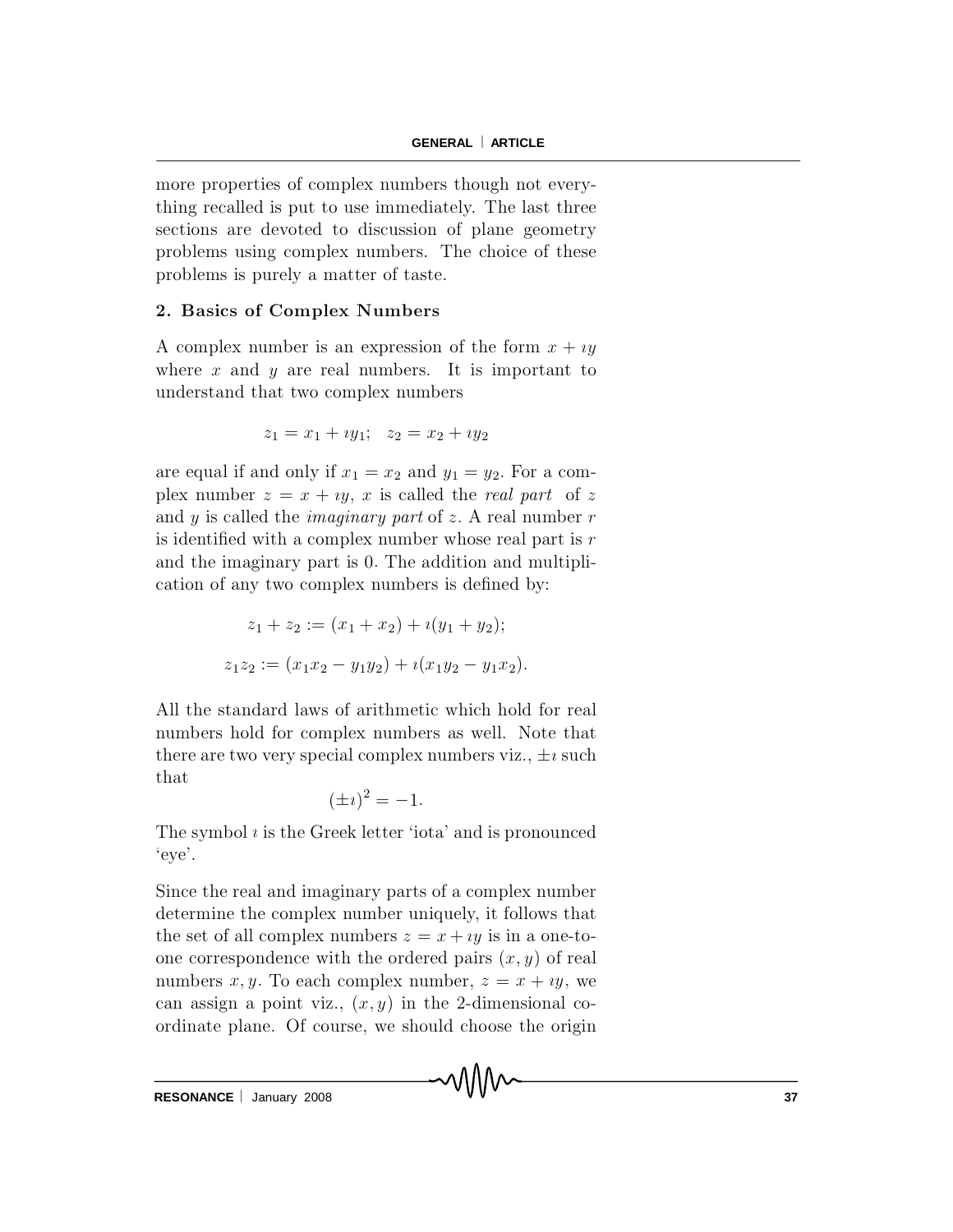

*Figure 1. Argand diagram.*

and the two perpendicular axes beforehand for this to make sense. It should also be noted that it is a comm only accepted practice to choose the two axes in such a way that the direction of moving from the positive xaxis to the positive y-axis is counterclockwise. Once the axes have been chosen, each point of the plane defines a unique complex number. At this stage we remark that the freedom in choosing the origin and the axes comes as a big bonus, as illustrated by various examples in this article.

The graphical representation of complex numbers is comm only known as the Arg and diagram,  $(Figure 1)$ , after the published work (1806) of Jean Robert Argand of Geneva, even though Gauss had used this idea in his the sis about eight years before.

The polar coordinate representation of points on the plane can also be exploited to represent complex numbers. Accordingly, each non-zero complex number  $z$  will have a unique expression  $(r \cos \theta, r \sin \theta)$ , where r is a positive real number equal to the distance of  $z$  from 0, and  $0 \le \theta < 2\pi$  is the angle subtended by the line segm ent  $[0, z]$  with the positive real axis measured counterclockwise and in radians. Here  $r$  represents the distance of z from the origin. The angle  $\theta$  is called the argument of the number z and denoted by arg z (Figure 2). The



*Figure2. Polarcoordinates.*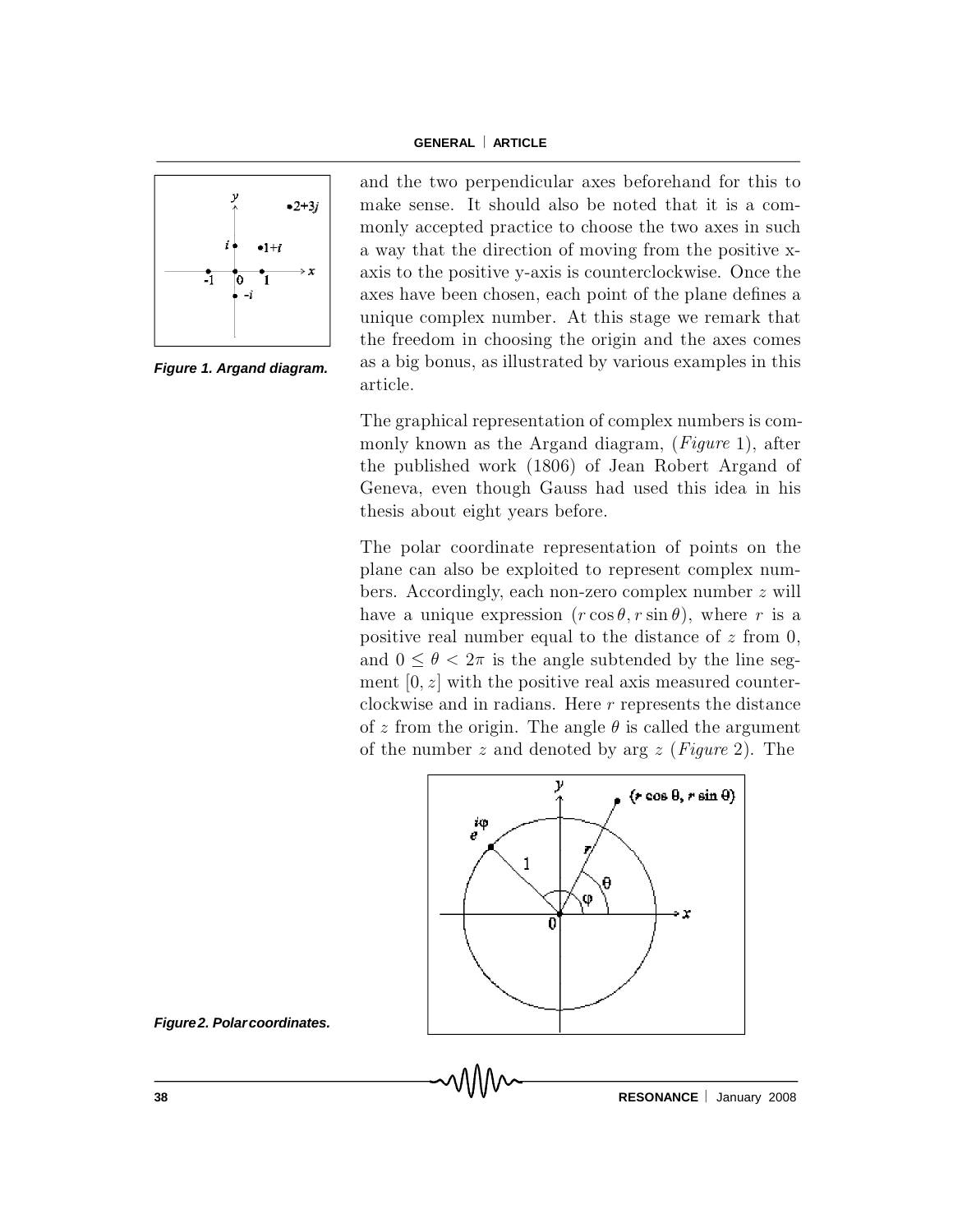number  $\cos \theta + i \sin \theta$  is also denoted by  $e^{i\theta}$ . In this notation, we have  $z = re^{i\theta}$ , where  $|z|= r$  and  $arg z = \theta$ . For the complex number 0 itself, we have  $r = 0$  but arg 0 is not defined. Also the set of points z with  $|z|=1$  is the unit circle (Figure 2).

# 3. Geometric Way of Adding and Multiplying

The interaction between the geometry of the plane and the arithmetic of complex numbers begins as soon as we have represented the complex numbers by points in the plane. Let us see how to interpret addition and multiplication geometrically.

Start with two complex numbers  $z_1, z_2$  which we want to add. If one of them is 0 there is not much to do. Similarly, if one is a real multiple of the other, say  $z_2 = r z_1$ then  $z_1 + z_2 = (1 + r)z_1$  and therefore, it essentially amounts to adding two real numbers. So, let us consider the most important case when  $z_1, z_2$  are not a real multiple of each other. If  $P_1$ ,  $P_2$  are points represented by  $z_1, z_2$  then this is the same as saying that O,  $P_1$ ,  $P_2$ are non-collinear respectively.

We then construct the parallelogram with  $O, P_1, P_2$  as three of its vertices and  $OP_1$ ,  $OP_2$  as adjacent sides. The fourth vertex Q will then represent the sum  $z_1 + z_2$ . To prove this, you may drop perpendiculars on to the x and y axes from the points  $P_1$ ,  $P_2$  and Q and argue with some appropriate similar triangles  $(Figure 3)$ .

Thus we see that in adding the number  $z_1$  to the number  $z_2$ , we move the line segment  $[0, z_1]$  parallel to itself, till the point corresponding to 0 coincides with the point  $z_2$  and then just look at where the point  $z_1$  itself has landed. Thus we can call the operation of adding  $z_1$  as parallel translation by  $z_1$ .

In particular, if a line segment  $[p, q]$  is parallelly translated so that the point  $p$  falls on the origin, then the



*Figure 3. Addition of complex numbers.*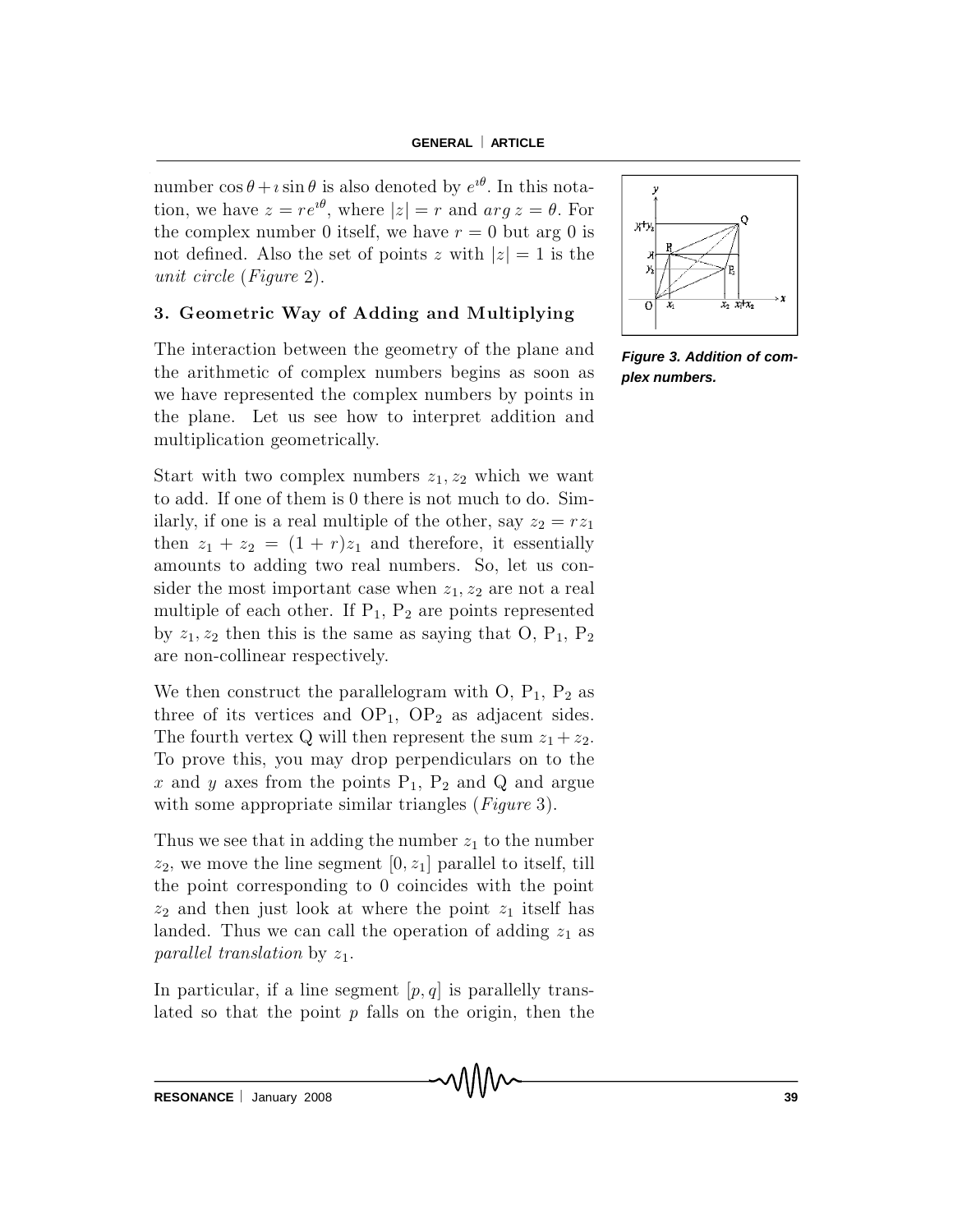

*Figure 4. Multiplying complex numbers.*

point q will fall on the point representing the number  $q - p$ . This observation is the beginning of the so-called 'vector-method' in plane geometry. This is nothing very special about complex numbers. The true strength, as we shall see, comes from the geometric interpretation of multiplication.

So, let us work out how to construct the point representing the product zw of two complex numbers  $z, w$ . Once again, we consider only the important case when  $0, z, w$ are non-collinear, and  $z, w$  are both non-real. Consider the triangle with vertices  $0, 1, z$ . We construct another triangle  $\Delta(0, w, q)$  which is similar to  $\Delta(0, 1, z)$  so that the side  $[0,1]$  corresponds to the side  $[0,w]$  and the two triangles are both labeled in the counterclockwise sense. Using similar triangles, it is not difficult to verify that the point q now represents  $zw$ , in a similar way as in the case of addition. We leave this as an exercise to the reader. However, if we use polar coordinates and a little but of trigonometry, then the verification that  $q = zw$ can be carried out as follows (*Figure* 4): Let

$$
z = (r_1 \cos \theta_1, r_1 \sin \theta_1);
$$
  

$$
w = (r_2 \cos \theta_2, r_2 \sin \theta_2).
$$

We rotate the triangle  $(0,1,z)$  through an angle  $\theta_2$  to obtain the triangle  $\Delta(0, w', zw')$ , say, where  $w' = e^{i\theta_2}$ . It follows that  $w'$  is a point on the line joining 0 and w and since this triangle is similar to  $\Delta(0, w, q)$ , it also follows that  $zw'$  will lie on the line joining 0 and q. Further, by similarity of triangles, it follows that the length of  $[0, q]$ is equal to  $r_2 |zw| = r_1 r_2$ . Therefore

$$
q = r_1 r_2 (\cos(\theta_1 + \theta_2), r_1 r_2 \sin(\theta_1 + \theta_2)).
$$

Now use the formulae

 $\cos(\theta_1 + \theta_2) = \cos \theta_1 \cos \theta_2 - \sin \theta_1 \sin \theta_2;$  $\sin(\theta_1 + \theta_2) = \sin \theta_1 \cos \theta_2 + \cos \theta_1 \sin \theta_2$ 

**40 CONSERVANCE RESONANCE January 2008**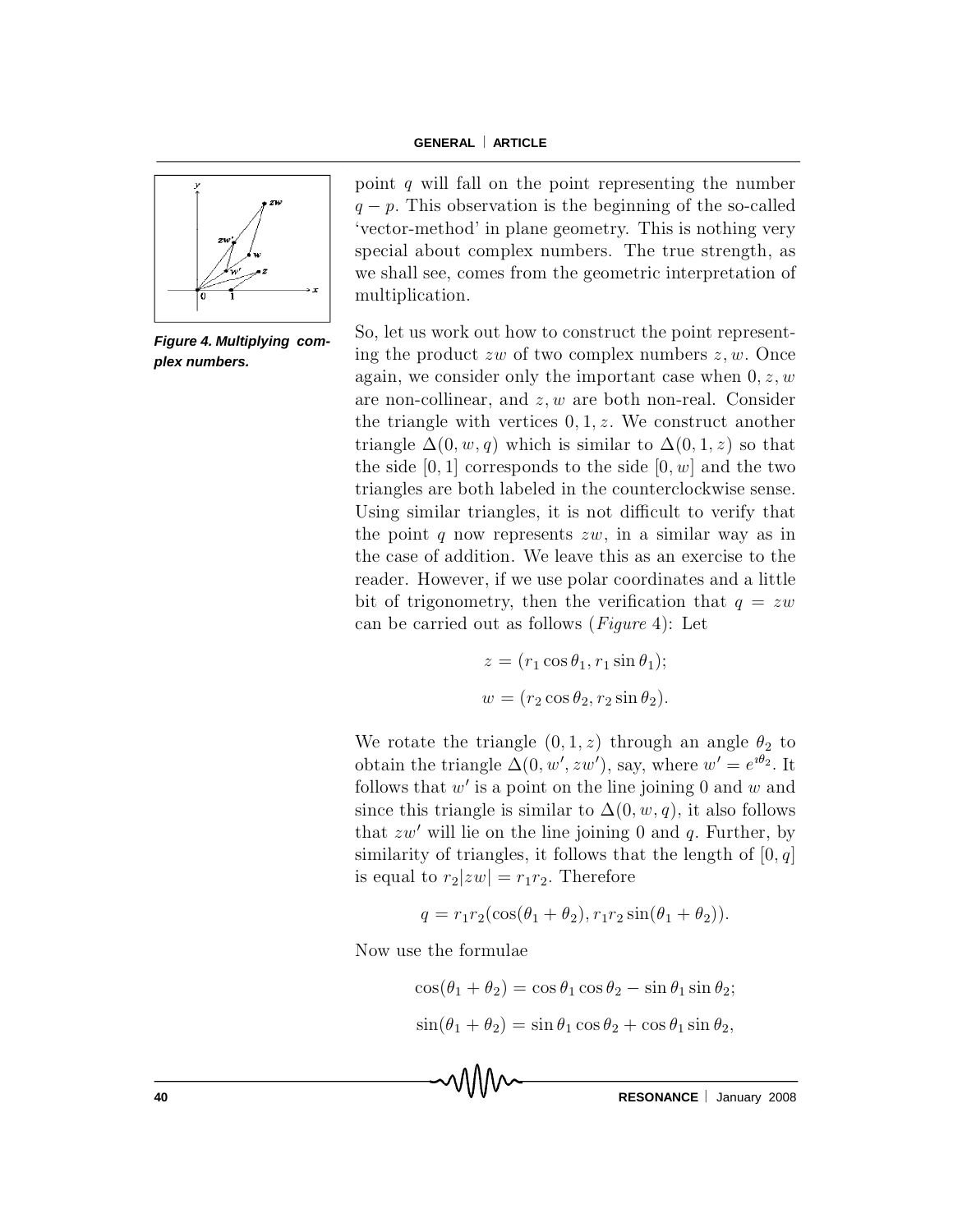to conclude that  $q = zw$ .

The advantage of this proof is that it gives us a comp lete geometric meaning of multiplication by a complex number  $w = (r_2 \cos \theta_2, r_2 \sin \theta_2)$ , viz., we rotate the line  $[0, z_1]$  through an angle  $\theta_2$  and then expand/contract it by a factor  $r_2$ . In particular, if w is a positive real number then there is no rotation to be performed. If it is a negative real number, then we have to rotate by an angle  $\pi$  which corresponds to changing the sign. If the number  $w$  is at a unit distance from 0 then there is no scaling factor.

In particular, we see that multiplication by  $\imath$  has the effect of rotating the vector through  $90^{\circ}$  in the counterclockwise sense (Figure 5). Clearly multiplication by  $-i$ amounts to rotation of the vector in the other direction through  $90^\circ$ .

## 4. Solution to Gamow's Treasure

Let us represent the map of the island by complex numbers. Of course, we are free to choose our axes and what is better than to choose the line joining the two trees as the real axis. Now, clearly, half-way between the two trees should be a good choice for the origin. Then it really should not matter whether the position of the oak or that of pine is chosen as the number  $1$  say, the pine. Then naturally the position of the oak will refer to  $-1$ . Now let  $\Gamma$  denote the position of the gallows, which is not known. The point is that it does not matter: carry out the rest of the instructions and you arrive at an answer independent of this unknown quantity. We feel that you should still try this problem on your own. At this stage we shall give you a hint  $-\text{ use the fact that }$  multip lication by  $\imath$  corresponds to turning a vector through a right angle in the anti-clockwise direction. Read Box 1 for the complete solution, only after you have tried e nough to get the answer on your own.

MIN



*Figure 5. Multiplication by i and –i.*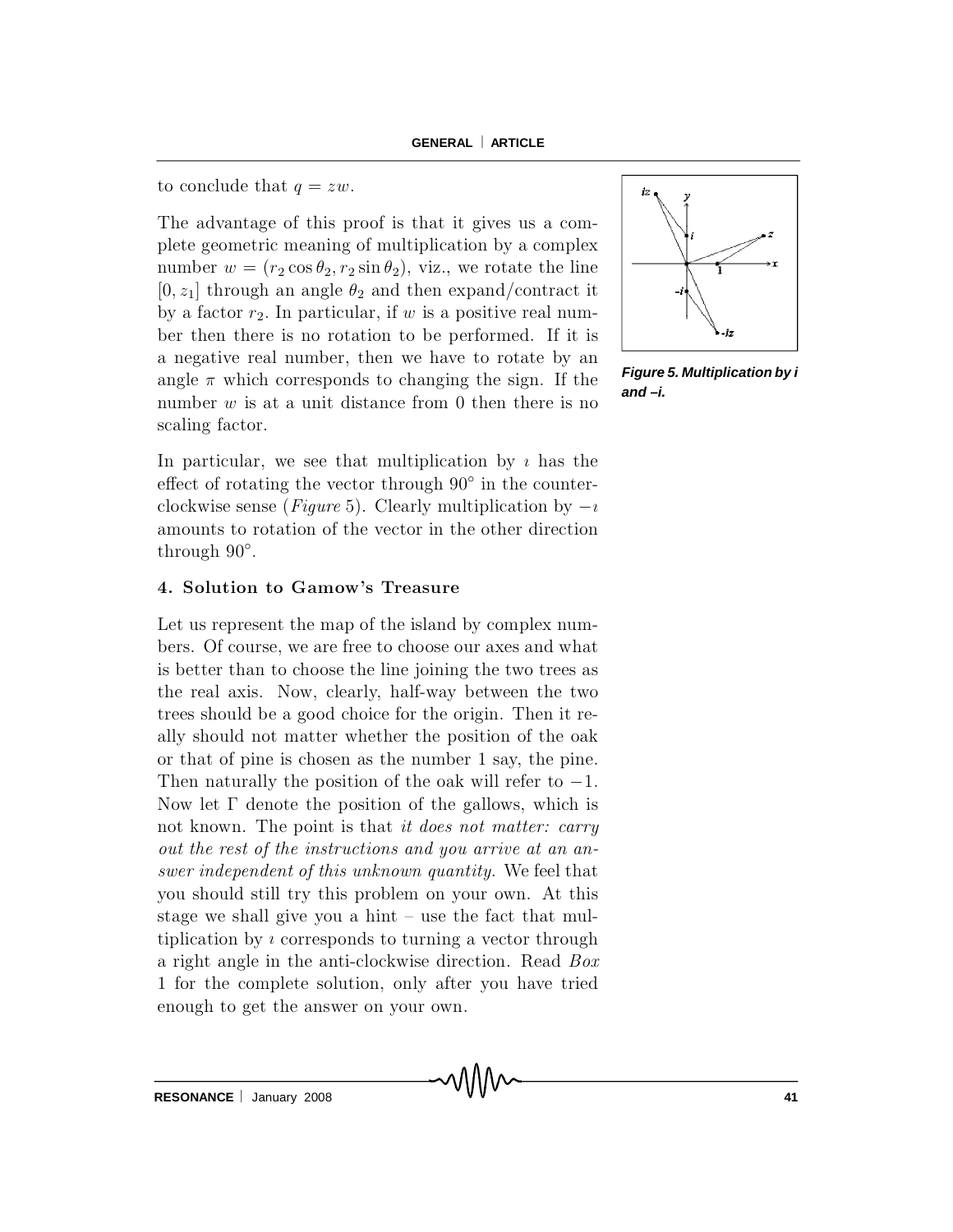#### Box 1.

The position  $S_1$  of the first spike is found as follows: The vector representing the distance and the direction from the gallows to the oak is  $-1-\Gamma$ . Therefore, the vector representing the direction and the distance from the oak to the first spike is got by multiplying by  $-i$ , viz.,  $i(1+\Gamma)$ . Since this vector has to originate at the oak, we see that  $S_1 = i(1+\Gamma) - 1$ . Likewise, the position of the second spike is given by  $S_2 = i(1 - \Gamma) + 1$ . The midpoint of the line segment  $[S_1, S_2]$  is then  $\imath$  where the treasure is!

School Geometry Solution to Gamow's Problem: Draw perpendiculars  $S_1 Q_1$  and  $S_2Q_2$  to the line joining  $O(ak)$  and  $P(ine)$ . Using similar triangles show that the length of OP is equal to the sum of the lengths of these two p erpendiculars. If TM is the perpendicular to OP from the midpoint T of  $S_1S_2$  then M bisects OP and we have TM  $= OM = MP$ . (In particular, the position of T(reasure) is determined independently of the position of the gallows.)

## 5. More About Complex Numbers

Now that we have enough motivation to study complex numbers, let us quickly go through a few more basic properties of them.

For  $z = x + iy$ ; we shall use the notation:

$$
\Re(z) = x; \quad \Im(z) = y,
$$

to denote the real and imaginary part of  $z$  respectively. The *complex conjugate* and the *modulus* of  $z$  are respectively defined by

$$
\bar{z} = x - iy;
$$
  $|z| := (x^2 + y^2)^{1/2}.$ 

Some of the important properties of these operations are listed below:

- 1.  $|\bar{z}| = |z|; \quad z\bar{z} = |z|^2; \quad \overline{(\bar{z})} = z.$
- 2.  $|z_1 z_2| = |z_1| |z_2|$ .
- 3.  $|\Re(z)| \leq |z|$ ;  $|\Im(z)| \leq |z|$ .
- 4. Cosine Rule:  $|z_1 + z_2|^2 = |z_1^2| + |z_2|^2 + 2\Re(z_1 \bar{z_2}).$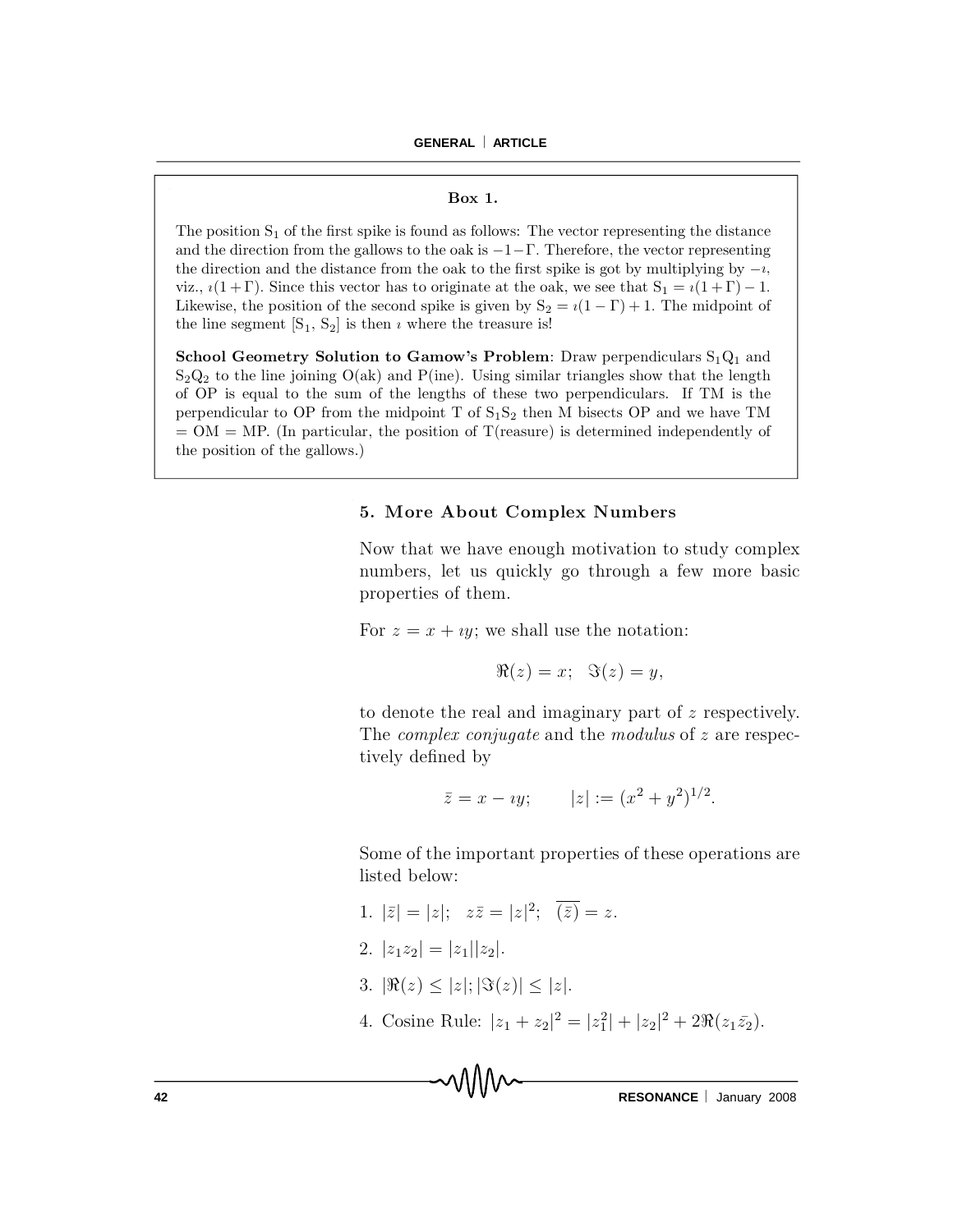5. Parallelogram Law:  $|z_1 + z_2|^2 + |z_1 - z_2|^2 = 2(|z_1|^2 + |z_2|^2)$  $|z_2|^2$ .

6. Triangle Inequality:  $|z_1 + z_2| \leq |z_1| + |z_2|$ 

and equality holds if and only if one of the  $z_j$  is a nonn egative real multiple of the other.

7. Cauchy's Inequality:

$$
\left| \sum_{j=1}^{n} z_j w_j \right|^2 \le \left( \sum_{j=1}^{n} |z_j|^2 \right) \left( \sum_{j=1}^{n} |w_j|^2 \right).
$$

Properties 1.2.3, are easily verified. Property 4 is verified directly by expanding

$$
|z_1 + z_2|^2 = (z_1 + z_2)\overline{(z_1 + z_2)}.
$$

Properties 5 and 6 are then easy consequences of 4. The last one is the only non-trivial one which can also be deduced from 4 inductively.

## 6. A Few Simple Geometric Problems

Now we shall consider a few geometric problems and seek answers to them using complex numbers, in the form of question and answer. They are arranged in such a way that the answer to one question will help to answer subsequent ones. You are encouraged to try each of them on your own before reading the answers.

Question 1: When are two line segments in the plane parallel to each other?

**Question 2:** When are three points A, B, C in the plane collinear?

**Question 3:** If two complex numbers  $z_1$  and  $z_2$  represent two points  $P_1$  and  $P_2$  respectively in the plane, how do you represent other points on the line passing through  $P_1$  and  $P_2$ ? What is the representation for the midpoint of the segment  $[P_1, P_2]$ ?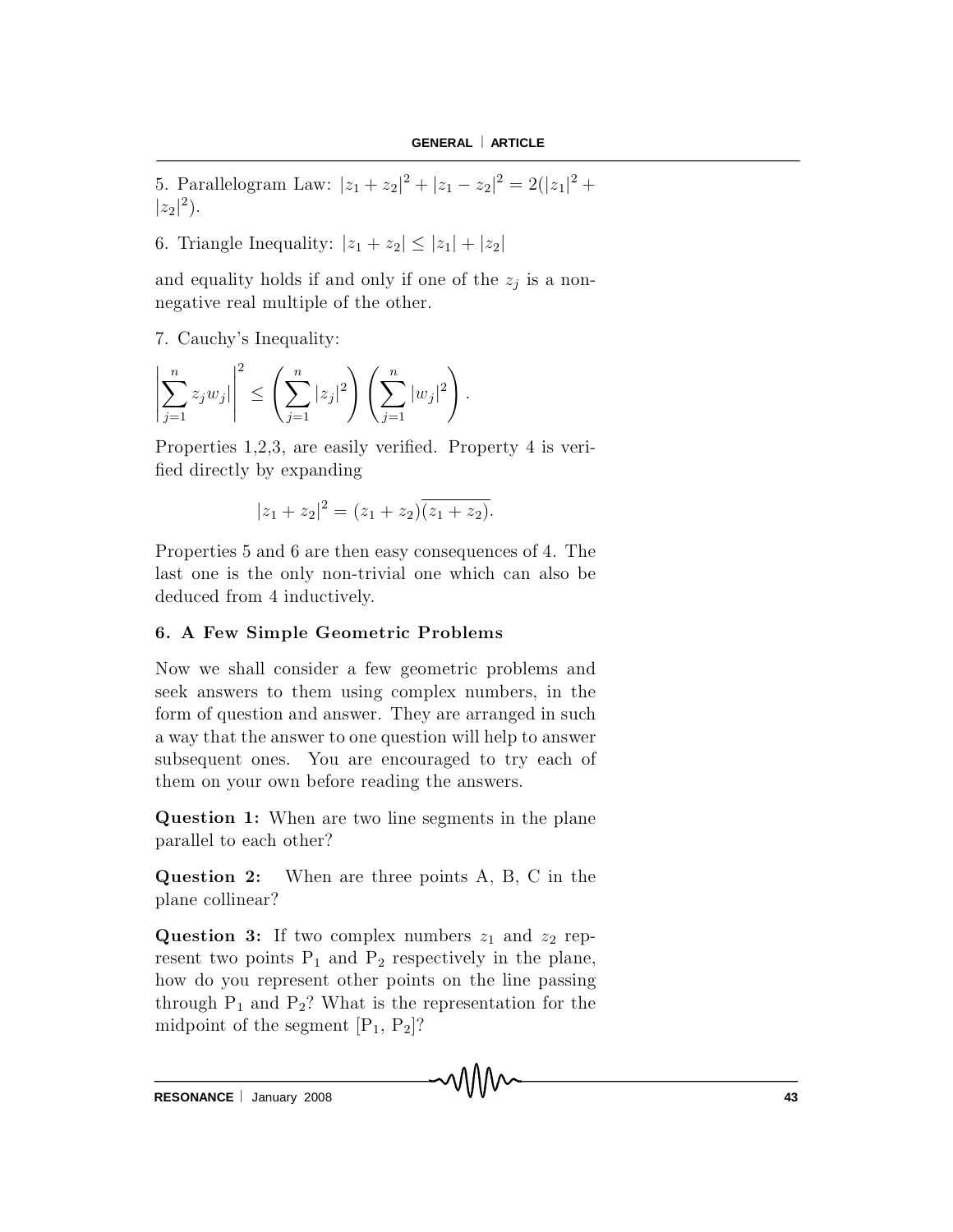Question 4: Show that the line segment joining the midpoints of two sides of a triangle is parallel to the third sid and is half its size.

Question 5: Show that the midpoints of the sides of a triangle form a nother triangle which is similar to the given one.

Question 6: Show that the midpoints of sides of any quad rilateral form a parallelogram.

**Question 7:** Given four points  $A, B, C, D$  in the plane such that  $AB \perp BC$  and  $AB \perp AD$ , show that the midpoint of  $[C,D]$  is equidistant from A and B.

Question 8: Show that in a rhombus the diagonals are perpendicular to each other.

Question 9: Given any quadrilateral, erect squares externally on each of the sides. Show that the centers of these squares form a quadrilateral whose diagonals are of equal length and perpendicular to each other.

**Question 10:** Given four distinct point in  $C$ , we define their *cross-ratio* to be the number given by

$$
[z_1:z_2:z_3:z_4]:=\left(\frac{z_1-z_3}{z_1-z_4}\right)/\left(\frac{z_2-z_3}{z_2-z_4}\right).
$$

Show that the four points lie on a circle or a straight line if and only if their cross ratio is a real number.

As an application of some of these simple observations, we shall give a refreshing proof of Ptolemy's theorem.

P tolemy's Theorem: If A, B, C, D are vertices of a cyclic quadrilateral then

 $|AC||BD| = |AB||CD| + |AD||BC|$ .

**Proof:** If  $z_1, z_2, z_3, z_4$  are the complex numbers representing  $A$ ,  $B$ ,  $C$ ,  $D$ , listed cyclically, then it follows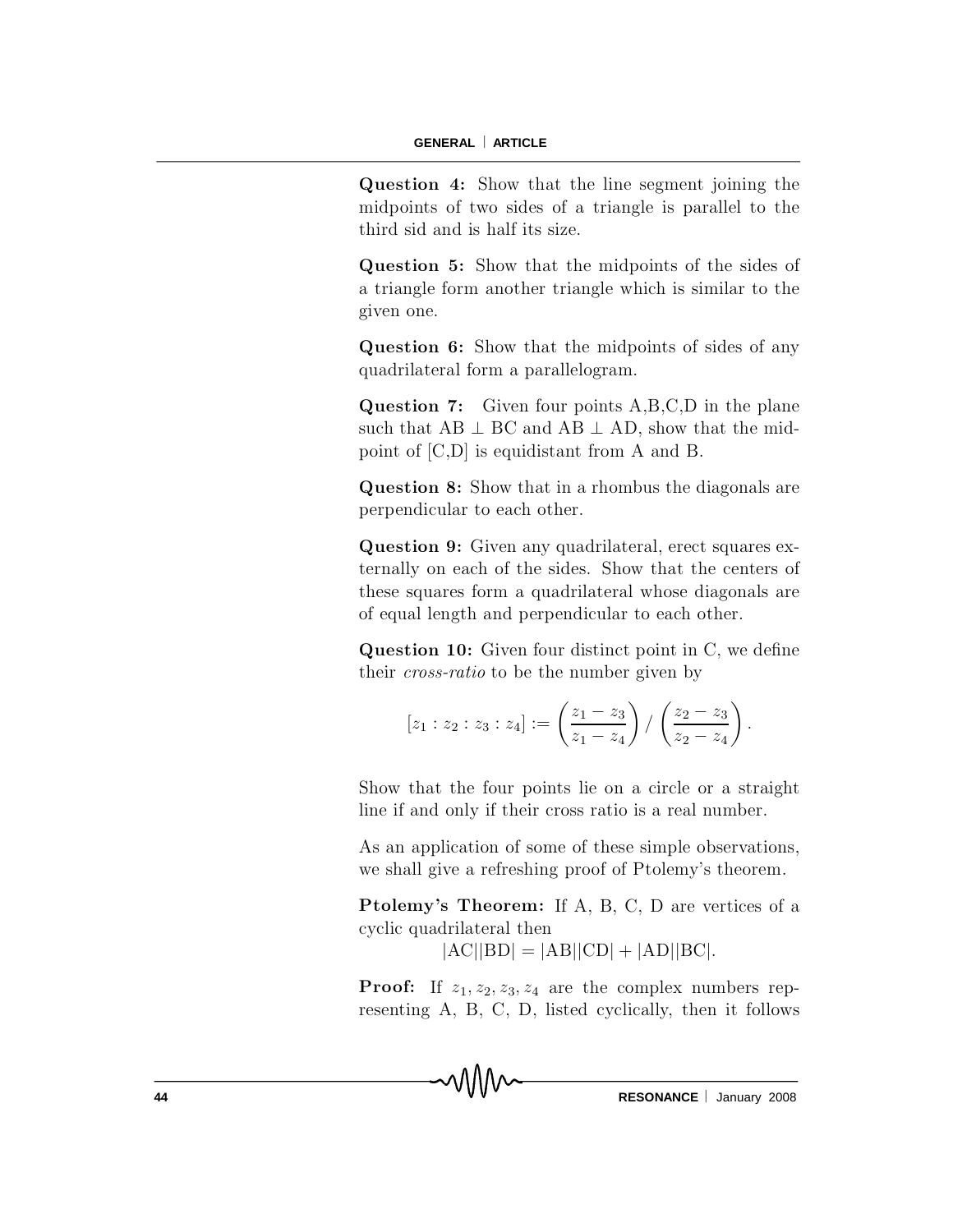that  $[z_1 : z_3 : z_2 : z_4] = \left(\frac{z_1 - z_2}{z_1 - z_2}\right)$  $z_1 - z_4$  $\setminus$ /  $\int \frac{z_3 - z_2}{z_3 - z_2}$  $z_3 - z_4$  $\setminus$ is a negative real number. That is  $(z_1 - z_2)(z_3 - z_4) =$  $r(z_1 - z_4)(z_3 - z_2)$ , where  $r < 0$ . Therefore

$$
\begin{aligned} \n\left| (z_1 - z_2)(z_3 - z_4) \right| + \left| (z_1 - z_4)(z_3 - z_2) \right| \\ \n&= \left| (z_1 - z_2)(z_3 - z_4) - (z_1 - z_4)(z_3 - z_2) \right| \\ \n&= \left| (z_1 - z_3)(z_2 - z_4) \right| \n\end{aligned}
$$

which yields Ptolemy's theorem.

Now consider the following problem which can be solved in several ways. We find the solution using Ptolemy's theorem most elegant.

### Example  $(Figure 6)$

Suppose for  $n \geq 4$ ,  $A_1, A_2, \ldots, A_n$  be the vertices of a regular  $n$ -gon in that order such that

$$
\frac{1}{|A_1A_2|} = \frac{1}{|A_1A_3|} + \frac{1}{|A_1A_4|}.
$$

What is the value of  $n$ ?

**Solution:** Put  $t_j = |A_1 A_j|, j = 2, 3, 4, 5$ . Because  $A_1 A_2 \cdots$  $A_n$  is a regular polygon.

We have

$$
t_2 = |A_2A_3| = |A_3A_4|, t_3 = |A_2A_4| = |A_3A_5|, t_4 = |A_2A_5|,
$$

etc.. Apply Ptolemy's theorem to the cyclic quadrilateral  $A_1A_2A_3A_5$  to get

$$
t_2t_3 + t_2t_5 = t_3t_4.
$$

Also the given condition is equivalent to

$$
t_3t_4 = t_2t_4 + t_2t_3.
$$

Therefore  $t_2 t_5 = t_2 t_4$  which means  $t_4 = t_5$ . This is possible if and only if  $n = 7$ .

*Figure 6. Using Ptolemy's theorem.*



**RESONANCE** | January 2008 **45**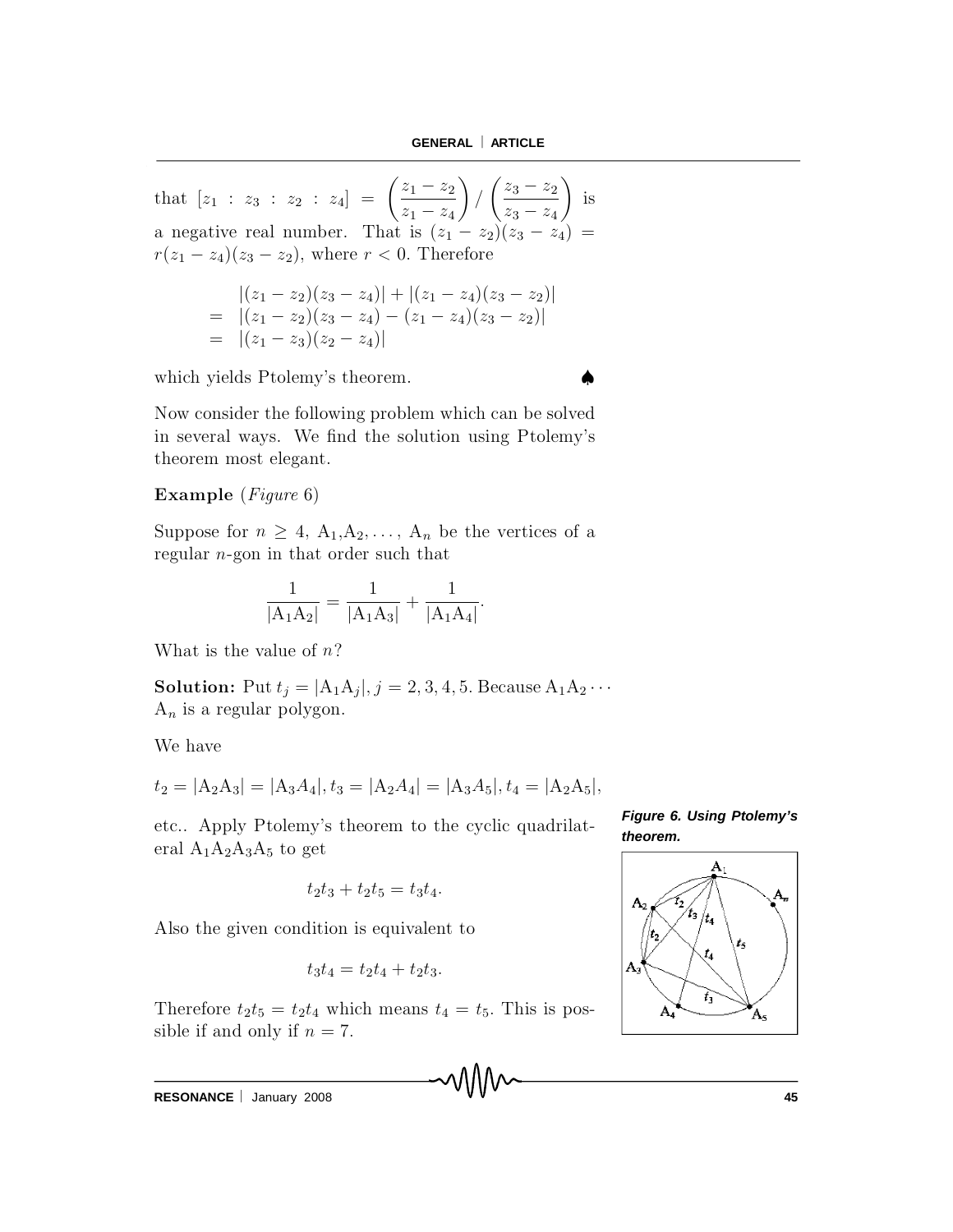Finally here are the answers to the questions that we raised earlier.

**Answer 1.** The segments AB and CD are parallel if and only if the two numbers  $A - B$  and  $C - D$  are real multiples of each other. This is the same as saying that the segments AB and CD are parallel if and only if  $\frac{A - B}{B - B}$  $C - I$ is a real number.

**Answer 2.** Take  $A = D$  in the above question. We see that the points are collinear if and only if  $\frac{A - B}{A}$  $A - C$ is a real number.

Answer 3. Any point on the line is represented by  $(1 - t)z_1 + tz_2$ , where t ranges over real numbers. For  $0 \leq t \leq 1$ , we get all points inside the line segment  $[P_1, P_2]$ .

The midpoint corresponds to the value  $t = 1/2$ , i.e.,  $z_1 + z_2$ 2 :

Answer 4. Represent the vertices of the triangle by three complex numbers  $z_1, z_2, z_3$ . Say the segment  $[z_2, z_3]$ corresponds to the base. Then the midpoints of the two legs are given by  $\frac{z_1+z_2}{2}$ 2  $\frac{z_1+z_3}{2}$ 2 . Therefore, the length of the line segment joining them is equal to

$$
\left|\frac{z_1+z_2}{2}-\frac{z_1+z_3}{2}\right|=\frac{|z_2-z_3|}{2}.
$$

That this segment is parallel to the base follows from the previous exercise.

Answer 5. Follows from 4.

#### Answer 6. Easy.

Answer 7. Here we follow a method similar to the one followed in treasure hunt. Choose the midpoint of AB as the origin,  $A = -1$  and  $B = 1$ . With respect to

**46 RESONANCE** January 2008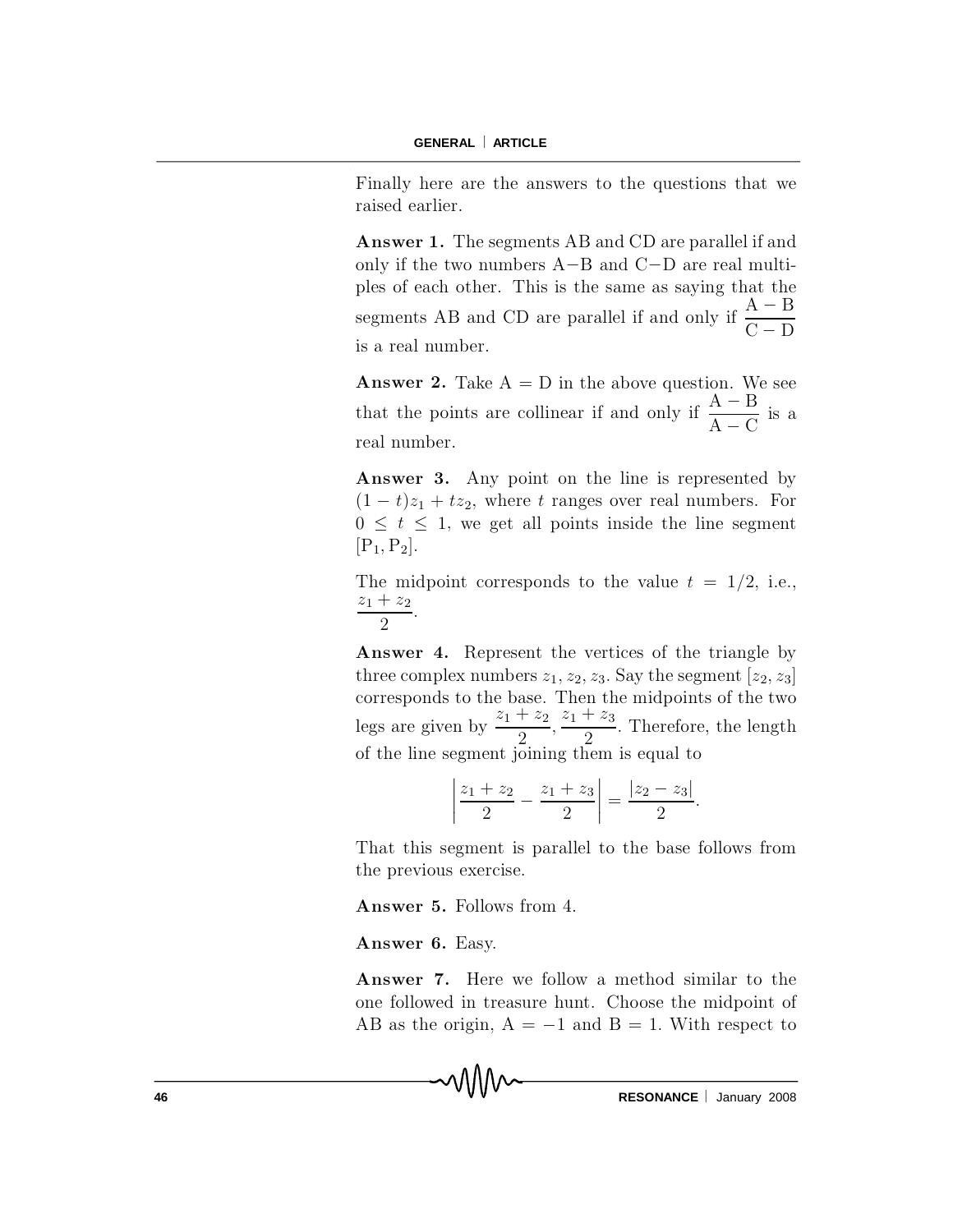this coordinate choice, it follows that  $C = 1 + iy_1$ ;  $D =$  $-1 + iy_2$ . Therefore the midpoint of [C,D] is given by  $i(y_1 + y_2)/2$  which is clearly equidistant from  $A = -1$ and  $B = 1$ .

**Answer 8.** (Figure 7) Here  $|z| = |w|$ . Therefore

 $(z+w)\overline{i(z-w)} = -iz\overline{z} + iw\overline{w} - i(-z\overline{w} + w\overline{z}) = 2\Im(w\overline{z}),$ which is a real number.

Therefore  $i(z-w)$  is parallel to  $z+w$  which is the same as saying that  $z - w$  is perpendicular to  $z + w$ .

**Answer 9.** (*Figure 8*) Let  $w_j$ ,  $j = 1, 2, 3, 4$ , be the respective centres of the squares. It suffices to show that  $w_1 - w_4 = \pm i(w_2 - w_3)$ . The midpoint of the segment  $[z_1, z_2]$  is given by  $(z_1 + z_2)/2$ . The line perpendicular to this and of half its length is  $[0, i(z_2-z_1)/2]$ . Therefore, it follows that  $2w_1 = (z_1+z_2)+(z_2-z_1)i$ . Likewise we have,  $2w_2 = (z_2 + z_3) + (z_3 - z_2)i$ ;  $2w_3 = (z_3 + z_4) + (z_4 - z_3)i$ ; and  $2w_4 = (z_4 + z_1) + (z_1 - z_4)i$ .

Observe that  $(1 + i)i = i - 1$  and  $(1 - i)i = 1 + i$ .

Therefore,  $2(w_3 - w_1) = (z_3 - z_1)(1 - i) + (z_4 - z_2)(1 + i);$ and  $2(w_4-w_2) = (z_4-z_2)(1-i) + (z_1-z_3)(1+i)$ . Thus, we see that  $(w_3 - w_1) = (w_4 - w_2)i$  as required.

**Answer 10:** Observe that the cross-ratio of four points depends upon the order in which we take them. However, check that if one of them is real then all are real too. If any three of them are collinear, say  $z_2, z_3, z_4$  then we know that  $\frac{z_2 - z_3}{z_2 - z_4}$  is a real number. But then  $z_1$  lies on the same line if and only if  $\frac{z_1 - z_3}{z_1 - z_4}$  is real, i.e., if and only if  $[z_1 : z_2 : z_3 : z_4]$  is real.

Consider the case when no three are collinear. Let C be the circle through three of them say  $z_2, z_3, z_4$ . Then we know that a point  $z$  in the plane lies on C if and only if the two angles  $\angle z_3 z z_4$  and  $\angle z_3 z_2 z_4$  are equal or add

MMM



Figure 7. Diagonals of a rhombus are perpendicular.



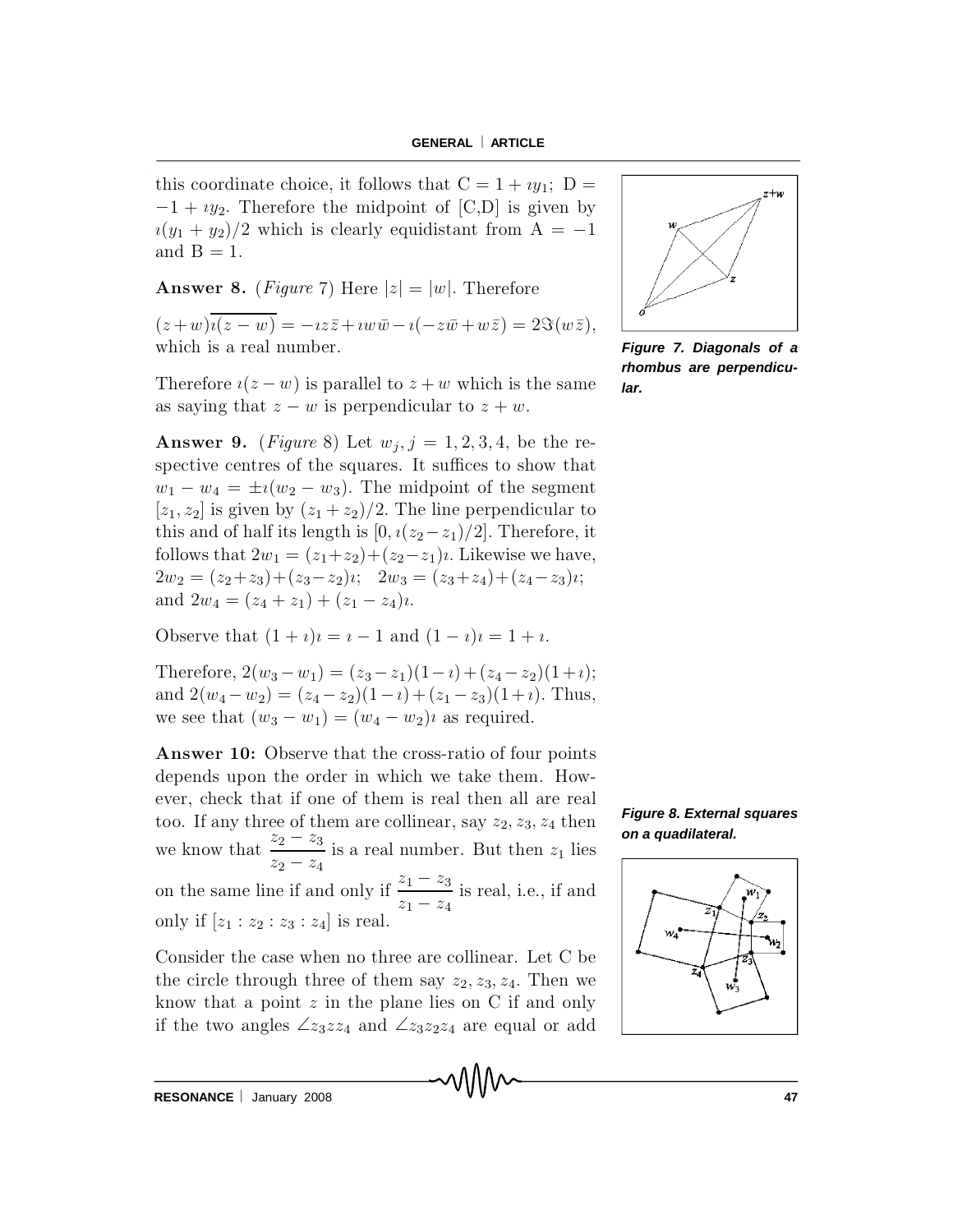up to  $\pi$ . This is the same as saying that the cross ratio  $[z : z_2 : z_3 : z_4]$  is real. It will be positive or negative according as  $z, z_2$  are on the same or opposite side of the chord  $[z_3, z_4]$ .

## 7. The Nine-Point Circle

We shall now present a proof of the celebrated nine-point circle theorem:

**Theorem A:** The circle passing through the midpoints of the sides of a triangle passes through the feet of the altitudes and the midpoints of the line segments joining the orthocentre to the vertices.

Thus given any triangle, nine of the geometrically meaning ful points associated to the triangle are all found on a single circle. That circle deserves to be called the ninepoint circle associated to the triangle. Of course for special triangles some of these points themselves may overlap, the worst case being that of an equilateral triangle.

We will use most of the results that we have discussed so far, in proving Theorem A. In fact, along the way, we shall also prove another important theorem due to Euler.

**Theorem B (Euler Line):** (Figure 9) The circumcentre  $O$ , the centre of gravity  $G$ , the centre  $N$  of the nine-point circle and the orthocentre H of a triangle are all collinear. Moreover, we have





 $OG:ON:OH = 2:3:6.$ 

Proof of Theorem B: We choose the orthocentre O of the given triangle to be the origin of the plane. Let the three vertices  $z_1, z_2, z_3$  of the triangle be represented by the complex numbers  $z_1, z_2, z_3$ . Then it follows that

$$
|z_1| = |z_2| = |z_3| =: r.
$$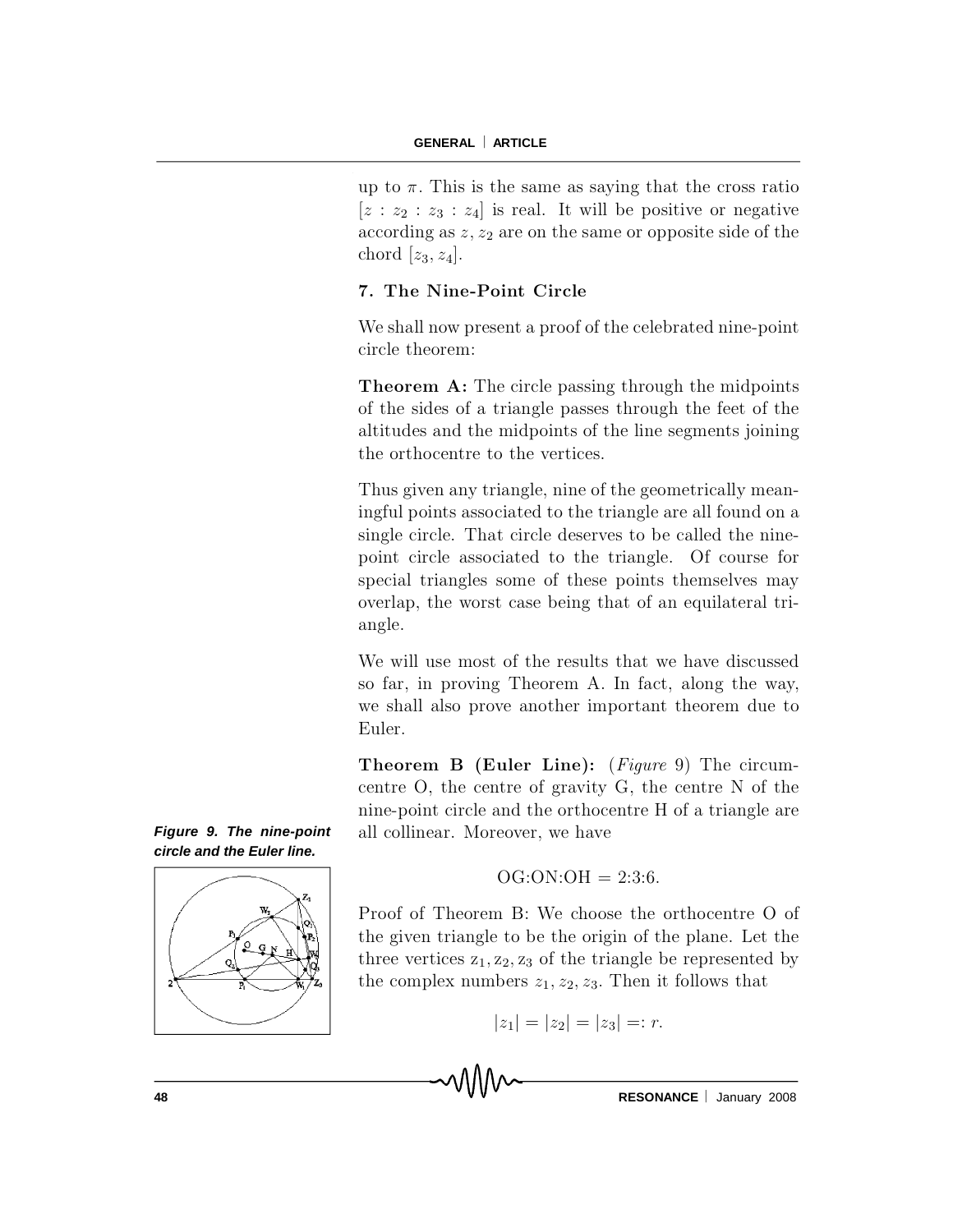Using the fact that the diagonals of a rhombus are perp endicular to each other, (see  $Q.7$  in the previous section), we conclude that

$$
(z_i-z_j)\perp (z_i+z_j).
$$

By definition, the centroid is given by

$$
G := \frac{z_1 + z_2 + z_3}{3}.
$$

We claim that the orthocentre H is given by

$$
H = z_1 + z_2 + z_3.
$$

For, the orthocentre is the unique point which satisfies the property

$$
H-z_1 \perp (z_2-z_3); H-z_2 \perp (z_3-z_1); H-z_3 \perp (z_1-z_2).
$$

And it is easily verified that  $H = z_1 + z_2 + z_3$  satisfies these conditions.

Thus we have proved that O, G and H are collinear and also that

$$
OG:OH = 1:3.
$$

In the literature, OGH is called the *Euler line*. Let now

$$
P_1 = \frac{z_2 + z_3}{2}
$$
;  $P_2 = \frac{z_3 + z_1}{2}$ ;  $P_3 = \frac{z_1 + z_2}{2}$ 

be the midpoints of the three sides of the given triangle. Let N be the centre of the circle  $C$  passing through  $P_1, P_2, P_3$ . Thus N is the unique point which is equidistant from  $P_1, P_2, P_3$ . We verify that  $\frac{F_1}{2}$  $=\frac{z_1+z_2+z_3}{2}$ 2 has this property, i.e.,

$$
|\frac{H}{2} - P_i| = \frac{|z_i|}{2} = \frac{r}{2}.
$$

Thus,  $N = H/2$ . This completes the proof of Theorem  $\mathbf{B}$  .

**RESONANCE** | January 2008 **49**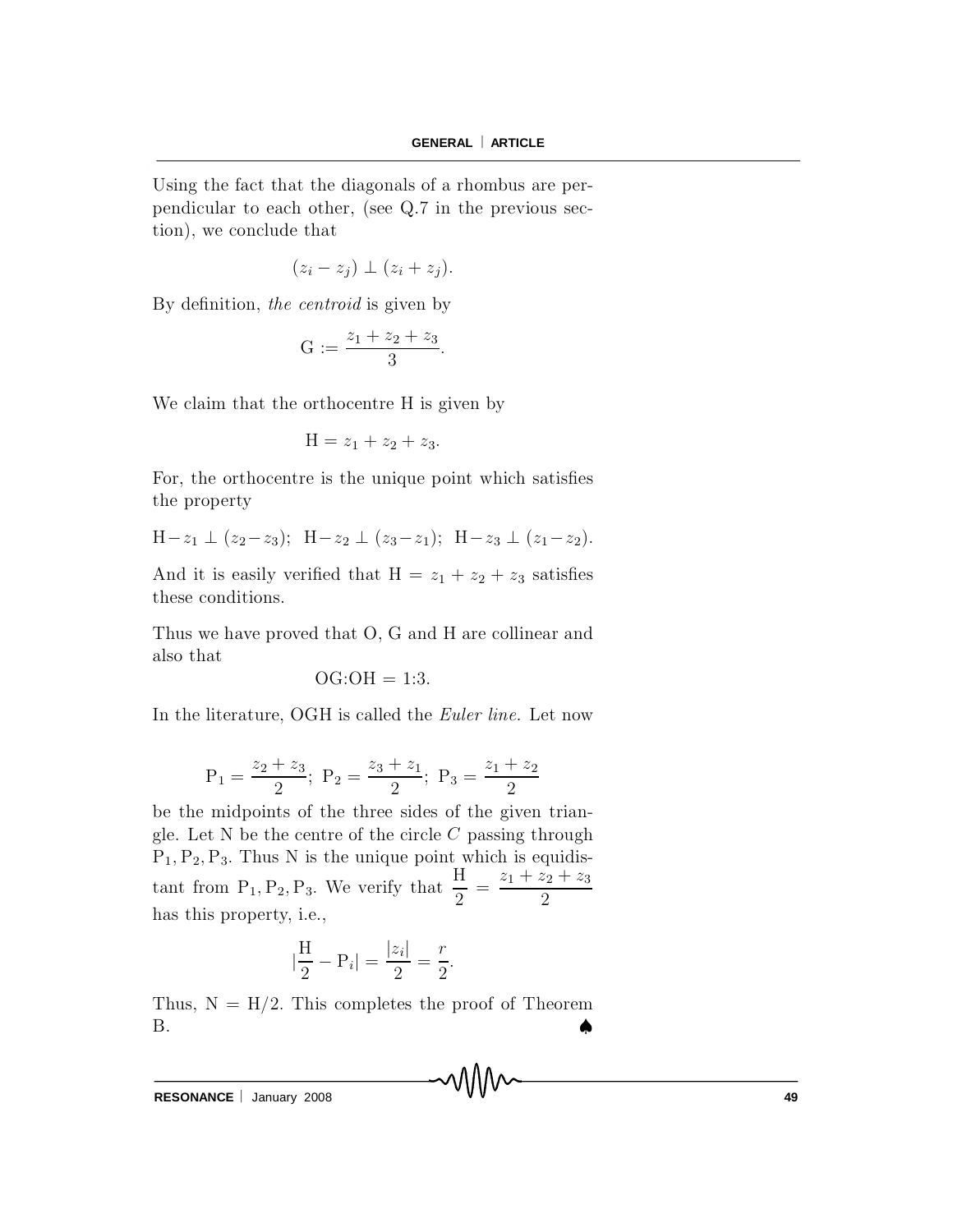We now turn our attention to Theorem A. Let us first prove that the point  $Q_i$  which is midpoint of HZ<sub>j</sub> is on the circle C for each  $j = 1, 2, 3$ .

But then

$$
Q_j = \frac{H + z_j}{2}.
$$

Therefore,

$$
|\mathbf{N} - \mathbf{Q}_j| = \left| -\frac{z_j}{2} \right| = \frac{r}{2}.
$$

(In fact,  $N-Q_j = -(N-P_j)$  shows that  $Q_j$  are antipodal to  $P_j$  with respect to N).

We shall now show that  $W_i$  are also on C.

For this, we observe that  $HW_1$  and  $OP_1$  are both perpendicular to the line  $z_2 z_3$ . And N is the midpoint of the line OH. Therefore, as seen in Question  $6$ , N is equidistant from  $P_1$  and  $W_1$ . Therefore  $W_1$  is on C. Likewise  $W<sub>2</sub>$  and  $W<sub>3</sub>$  are also on C. This completes the proof of Theorem A.

### 8. Some More Geometric Problems

The reader is welcome to try each one of the following questions. We advise that only after trying enough or after obtaining a solution on one's own, one may read the solutions given below which are based on the use of complex numbers. Indeed, many of these problems can be solved by somewhat different methods. However, the only solution I know of Problem 7 is via Problem 6.

[Q.1] Show that three points represented by  $z_1, z_2, z_3$ form an equilateral triangle if and only if  $z_2 - z_1 =$  $\omega(z_2 - z_3)$ , where  $\omega = e^{\pm \pi i/3} = \frac{-1 \pm i \sqrt{3}}{2}$  $\frac{\pm i\sqrt{3}}{2}$ .

[Q.2] If  $z_1 + z_2 + z_3 = 0$ ,  $|z_j| = 1$ , then show that  $\{z_1, z_2, z_3\}$  forms the vertex set of an equilateral triangle.

 $[Q.3]$  Show that the centers of the equilateral triangles e rected externally on the three sides of a given triangle form an equilateral triangle.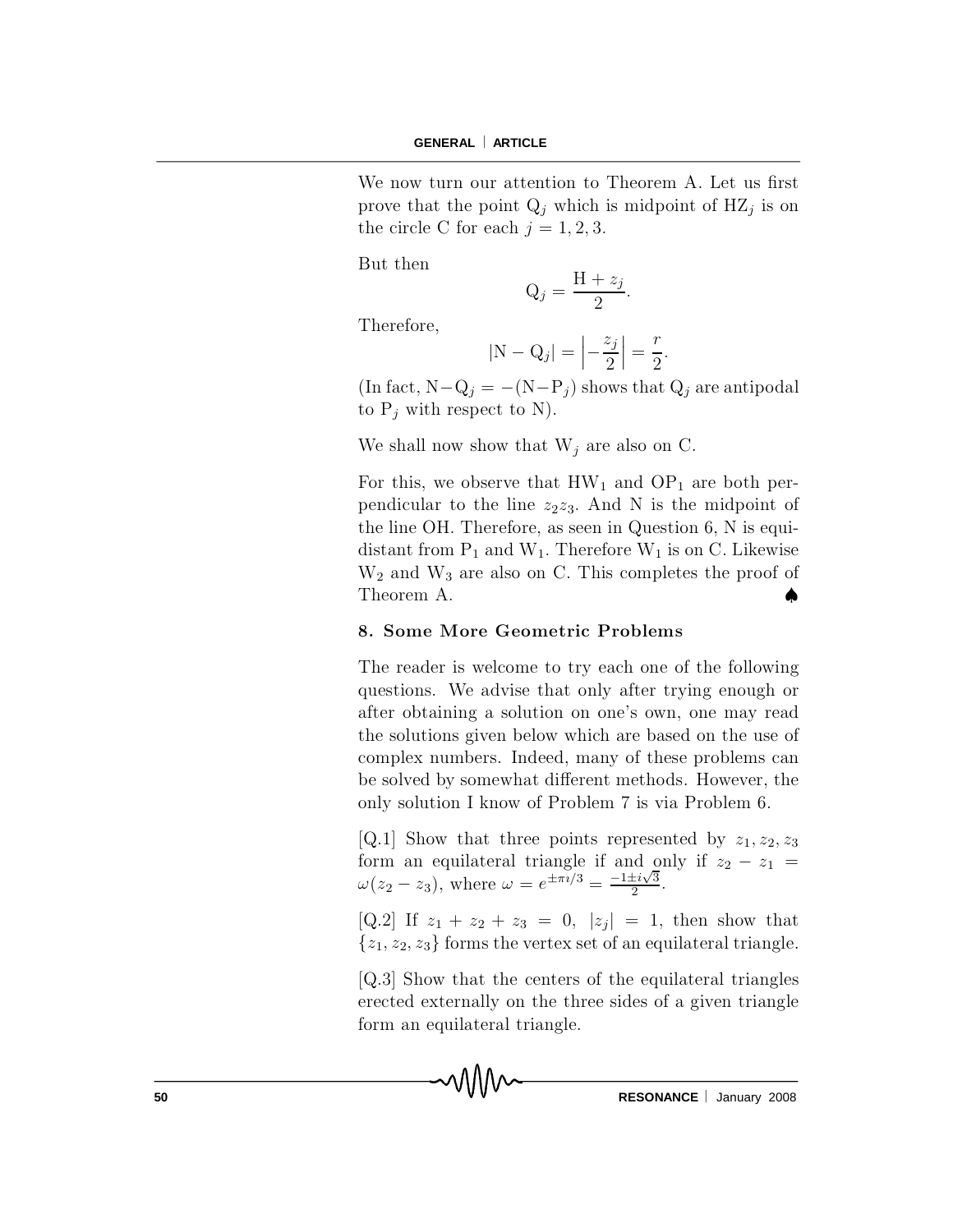[Q.4] Suppose  $w_1, w_2, w_3 \in \mathbb{C}$  represent three non-collinear points and  $w_1 + w_2 + w_3 = 0$ . If  $a_1, a_2, a_3$  are real numbers such that  $a_1w_1 + a_2w_2 + a_3w_3 = 0$ , then show that  $a_1 = a_2 = a_3$ . (This is equivalent to say that if three planar forces acting on a point are keeping it in equilibrium then by scaling all the three forces by the same factor and only by the same factor, the point will still be in equilibrium.)

 $[Q.5]$  Let  $w_1, w_2, w_3 \in C \setminus \{0\}$  be such that  $w_1 + w_2 + w_3 =$ 0. Prove that the following statements are equivalent.

(i) 
$$
w_1^2 + w_2^2 + w_3^2 = 0
$$
.

(ii) 
$$
w_1w_2 + w_2w_3 + w_3w_1 = 0.
$$

(iii) 
$$
\frac{1}{w_1} + \frac{1}{w_2} + \frac{1}{w_3} = 0.
$$

(iv) 
$$
|w_1| = |w_2| = |w_3|
$$
.

(v)  $0, w_1, w_1 + w_2$  form the vertices of an equilateral triangle.

(vi)  $w_1, w_2, w_3$  form the vertices of an equilateral triangle.

[Q.6] Prove that three distinct points  $z_1, z_2, z_3$  in the plane form the vertices of an equilateral triangle if and only if  $z_1^2 + z_2^2 + z_3^2 = z_1 z_2 + z_2 z_3 + z_3 z_1$ .

[Q.7] Show that if  $w_1, w_2, w_3$  are points dividing the three sides of the triangle  $\Delta(z_1, z_2, z_3)$  in the same ratio, then the triangle  $\Delta(w_1, w_2, w_3)$  is equilateral if and only if the triangle  $\Delta(z_1, z_2, z_3)$  is equilateral.

## Answers:

[A.1] The triangle is equilateral if and only if  $|z_2 - z_1|$  =  $|z_2 - z_3|$  and the angle between the two segments is equal to  $\pm \pi/3$ .

[A.2] Consider the isosceles triangle  $z_1, z_1 + z_2, 0$ . The

mMm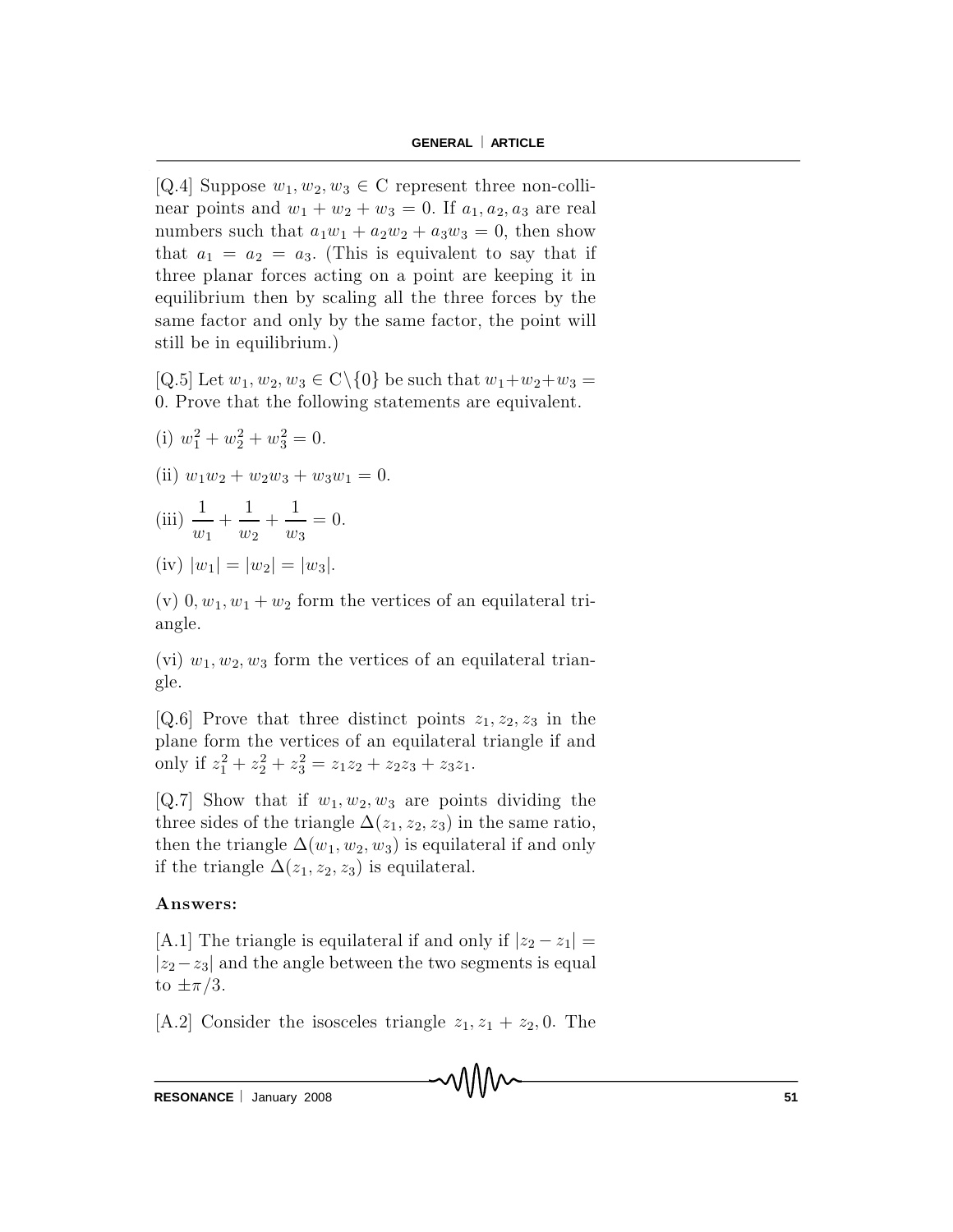given condition implies that it is equilateral. Therefore the angle between  $z_j$  and  $z_k$  must be  $2\pi/3$ . This means  $z_2 = z_1 \omega, z_3 = z_1 \omega^2$  where  $\omega \neq 1$  is a cube root of unity. Observe that  $1, \omega, \omega^2$  form the vertex set of an equilateral triangle. Therefore,  $z_1, z_2, z_3$  also form an equilateral triangle.

[A.3] Let  $z_1, z_2, z_3$  denote the vertices of the given triangle labeled clockwise. The center  $w_1$  of the equilateral triangle raised on the side  $[z_1, z_2]$  is such that if  $M_1 = \frac{z_1+z_2}{2}$  is the midpoint of  $[z_1, z_2]$  then  $[M_1, w]$  is perpendicular to the side [ $z_1, z_2$ ] and is of length  $\frac{1}{2\sqrt{3}}$ times the length of the side  $[z_1, z_2]$ . Therefore

$$
w_1 = \frac{z_1 + z_2}{2} + \frac{i(z_2 - z_1)}{2\sqrt{3}}.
$$

Likewise,

$$
w_2 = \frac{z_2 + z_3}{2} + \frac{i(z_3 - z_2)}{2\sqrt{3}}; \quad w_3 = \frac{z_3 + z_1}{2} + \frac{i(z_1 - z_3)}{2\sqrt{3}}
$$

Verify that  $w_2 - w_1 = \omega(w_3 - w_1)$ , where  $\omega = e^{\pi i/3} = \frac{1 + i\sqrt{3}}{2}$ .

MMM

 $[A.4]$  We have

$$
w_1 + w_2 + w_3 = 0 = a_1 w_1 + a_2 w_2 + a_3 w_3
$$

Multiply the first one by  $a_j$ ,  $j = 1, 2$  and subtract from the second to get

$$
(a_2 - a_1)w_2 + (a_3 - a_1)w_3 = 0 = (a_1 - a_2)w_1 + (a_3 - a_2)w_3.
$$

Observe that none of the points  $w_i$  is 0. Therefore, if both these equations were nontrivial, then together they imply that  $w_1, w_2, w_3$  are collinear. We conclude that one of the equations is trivial, say the first one, i.e.,  $(a_2 - a_1) = (a_3 - a_1) = 0.$